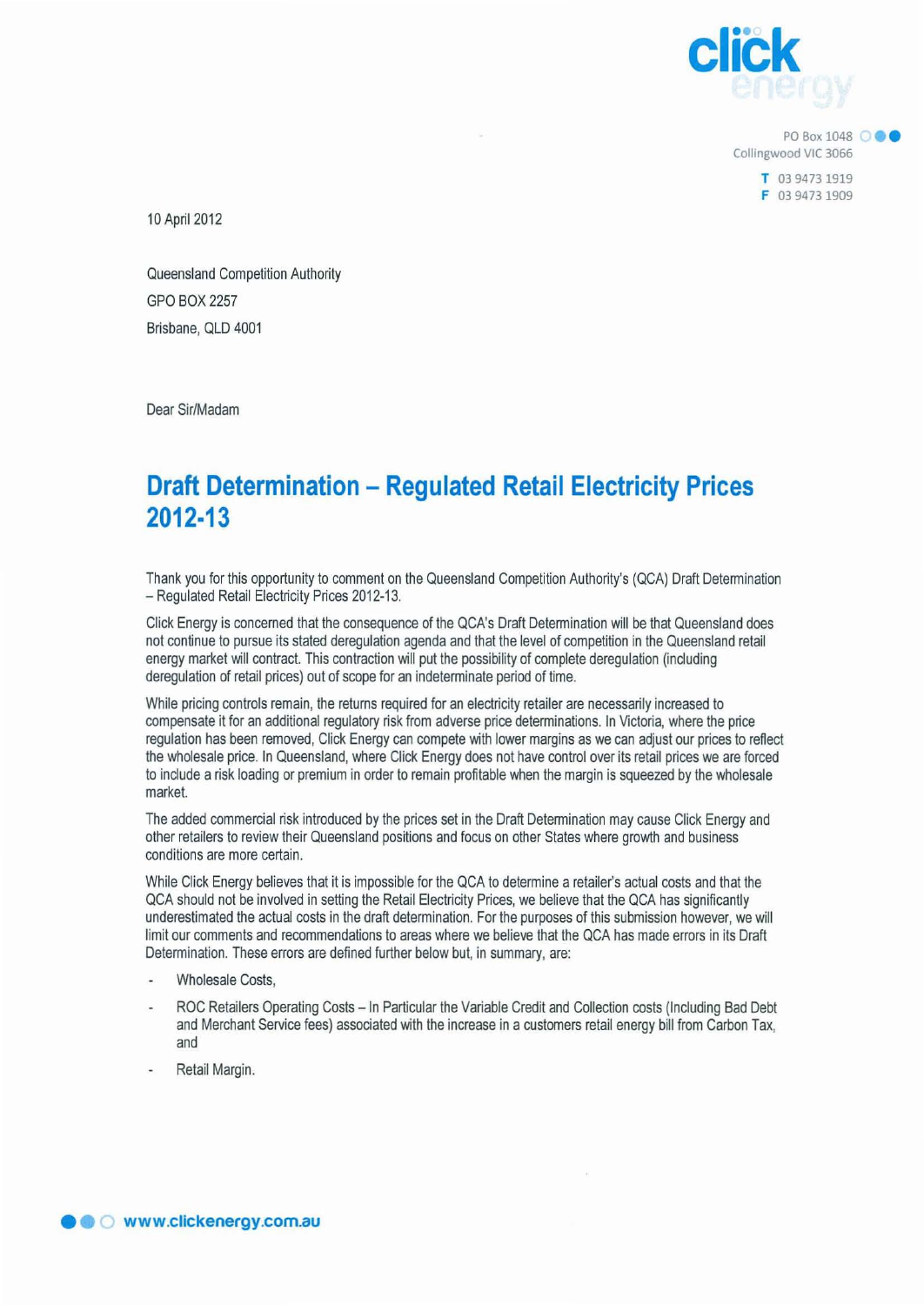## Wholesale Costs

A wholesale allowance of \$41.60MWh for the procurement of electricity for Energex NSLP is not reflective of the true costs of supplying electricity to a retail customer. In our experience, \$41.60MWh is merely the sum of the components that go into the cost but not the price to a retailer or a fully risk loaded price for a retailer including a trading risk premium.

As a small retailer, Click Energy does not have a trading department and outsources this function to our counterparties. To encourage these counter-parties to perform this trading function and assume the additional risk from trading and forecasting load, Click Energy pays a premium above the cost of the components that make up a "whole of meter" hedge that a prudent small retailer would pay to source the electricity to supply a NSLP customer. The \$41.60MWh does not cover the following components:

- Costs of the procurement or trading function,
- Costs for load and forecasting errors,
- Costs for the trading risk, and
- Trading Margin.

In our experience, small retailers who have outsourced this procurement function to counter-parties, usually do so at a single moment in time for several years at a time. When acquiring a multi-year "whole of meter" hedge, unlike extremely large Industrial customers whose load could be curtailed, counter-parties are extremely unlikely to agree to a price below the LRMC while in years where the components are greater than the LRMC counter-parties may still accept LRMC price and remain profitable. This is another reason why the volume in the wholesale market has dried up again reflecting that the \$41.60 is not truly reflective of the wholesale costs.

Accordingly Click's preference would be to include the LRMC as a floor, but we understand the draft position of the QCA and the consumer groups in that the LRMC does not reflect the prevailing conditions in the National Electricity Market, and we would like to make the following recommendations;

- 1. the inclusion of a trading margin to the cost components of at least 10%, and
- 2. moving to a two year rolling average model for the energy cost component (i.e., 50% of the 2011-2012 energy cost plus 50% of the 2012-2013 energy cost).

These recommendations we believe will iron out the peaks and troughs and more realistically align the energy costs with the actual energy costs for a small electricity retailer, while allowing for medium term trends in the wholesale price in the NEM be reflected in the retail price.

Finally, we are unsure how, given the AEMO settlement process and the wholesale market, how the Settlement classes can be separated out from the NSLP wholesale cost. That is, how can the Retail Tanff 31 and 33 be separated out from the Tariff 11 from an operational perspective. We need to understand this separation prior to providing further comment on this component.

## Retail Operating Costs

Click Energy submits that the base ROC of \$83.78 for 2011-12 underestimates the true costs of servicing a customer in Queensland. Furthermore, adjusting this figure by CPI does not accurately account for the costs associated with the cost of collection induding bad debt and merchant service fees.

These costs increase at the same rate as the total increase in the customer's bill, as these costs are fixed to the dollar amount of the customer's bill. For example, given a bad debt expense of 2% of the customer's annual bill the average increase in this cost component for a typical residential customer on Tariff 11 (consuming 5,370 kWh per year) is 3.9% which is the same as the overall increase and not CPI of 3.25%. This underestimating of the increase in these costs for 2012-13 over 2011-12 is even worse for customers with either smaller or larger usage, where the total increases are higher.